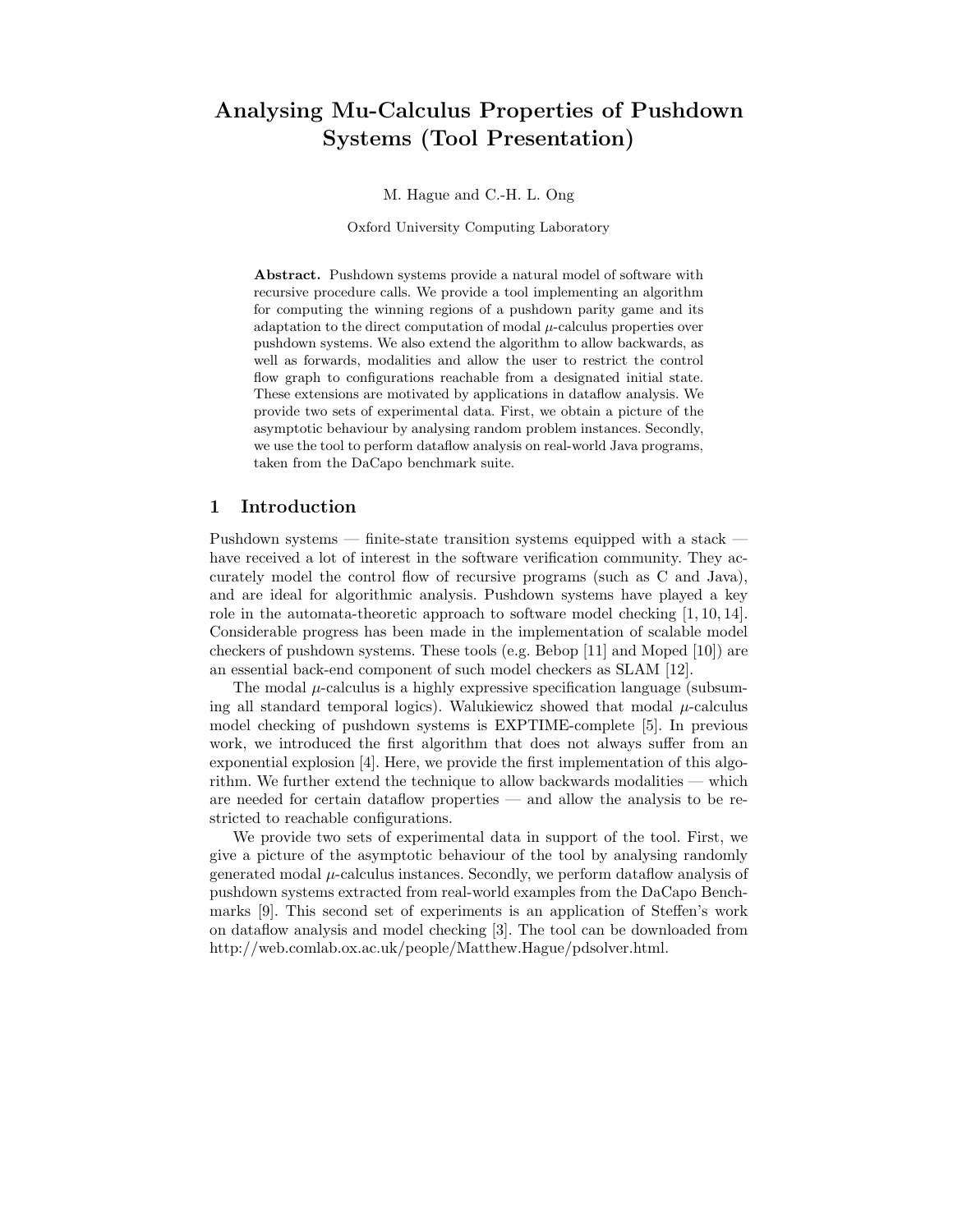Related Work There are several pushdown reachability checkers available, e.g., Bebop [11] and Moped [10]. Reps et al. have developed dataflow analysis tools based on weighted pushdown systems [14]. To the best of our knowledge, ours is the first tool for evaluating modal  $\mu$ -calculus with backwards modalities. Steffen et al. have implemented dataflow analysis as model checking in jABC [2], although no work has been published extending jABC to pushdown systems.

### 2 Preliminaries

A **pushdown system** is a triple  $\mathbb{P} = (\mathcal{P}, \mathcal{D}, \Sigma_{\perp})$  where  $\mathcal{P}$  is a set of control states,  $\Sigma_{\perp} := \Sigma \cup {\perp}$  is a finite stack alphabet (we assume  $\perp \notin \Sigma$ ) and  $\mathcal{D} \subseteq$  $\mathcal{P} \times \Sigma_{\perp} \times \mathcal{P} \times \Sigma_{\perp}^{*}$  is a set of rules. As is standard, we assume the bottom-of-stack symbol  $\perp$  is neither pushed onto, nor popped from, the stack. A *configuration* is a pair  $\langle p, w \rangle$  with  $p \in \mathcal{P}$  and  $w \in \Sigma^*$  ⊥. We have  $\langle p, aw \rangle \to \langle p', w'w \rangle$  whenever  $p \, a \hookrightarrow p' \, w' \in \mathcal{D}$ . Let C be the set of all pushdown configurations.

For a set  $AP$  of propositions and a disjoint set  $Z$  of variables, formulas of the modal  $\mu$ -calculus are defined as follows (with  $x \in AP$ ,  $\Lambda \subseteq AP$  and  $Z \in \mathcal{Z}$ ):

$$
\varphi := x \mid \neg x \mid Z \mid \varphi \land \varphi \mid \varphi \lor \varphi \mid [A] \varphi \mid \langle A \rangle \varphi \mid \overline{[A]} \varphi \mid \overline{\langle A \rangle} \varphi \mid \mu Z.\varphi \mid \nu Z.\varphi.
$$

Thus we assume formulas are in *positive form*. The semantics of a formula  $\varphi$ are given with respect to a *valuation* of free variables  $V : \mathcal{Z} \rightarrow \mathcal{P}(\mathcal{C})$  and atomic propositions  $\rho : AP \to \mathcal{P}(\mathcal{C})$ . The *denotation*  $[\![\varphi]\!]_V^{\mathbb{P}}$  of a formula is the set of all satisfying configurations. A configuration c satisfies  $\langle \Lambda \rangle \varphi$  iff  $\exists x \in \mathbb{R}$  $\Lambda.c \in \rho(x) \land \exists c'.c \rightarrow c' \land c' \in [\![\varphi]\!]_V^{\mathbb{P}}$  and  $c$  satisfies  $[\![\Lambda]\varphi \text{ iff } (\exists x \in \Lambda.c \in \rho(x)) \Rightarrow$  $(\forall c'. c \rightarrow c' \Rightarrow c' \in [\![\varphi]\!]_V^{\mathbb{P}})$ . The operators  $\overline{[A]}$  and  $\overline{\langle A \rangle}$  are their backwards time counterparts. The  $\mu$  and  $\nu$  operators specify greatest and least fixed points. For details we refer the reader to Bradfield and Stirling [6]. Note, we may also interpret propositions as actions: a configuration satisfies a proposition if leaving the configuration executes the action.

## 3 Algorithm and Implementation

Algorithm We present the full algorithm separately [7] and provide a summary here. Sets of configurations are represented using a kind of automata over words [1]. Broadly speaking, when representing  $[\![\varphi]\!]_V^{\mathbb{P}},$  we have  $\langle p, w \rangle \in [\![\varphi]\!]_V^{\mathbb{P}}$  if the word w is accepted from the state  $(p, \varphi)$  of the automaton.

The algorithm recurses over subformulas. For propositions  $x$  or variables  $Z$ the automaton representing its valuation is either given or already computed. For  $\varphi = \varphi_1 \wedge \varphi_2$ , we introduce the state  $(p, \varphi)$  for each control state p and add transitions combining the transitions from  $(p, \varphi_1)$  and  $(p, \varphi_2)$ . Similarly for ∨.

We use, for  $\Lambda$  and  $\Lambda$ , standard backwards reachability techniques [1]. E.g., for  $\langle \Lambda \rangle \varphi$ , we have all configurations a step in front of  $\llbracket \varphi \rrbracket_V^{\mathbb{P}}$ . The extension to backwards modalities is similar, but uses an adaptation of forwards reachability [10]. To restrict the analysis to the reachable configurations, we first use the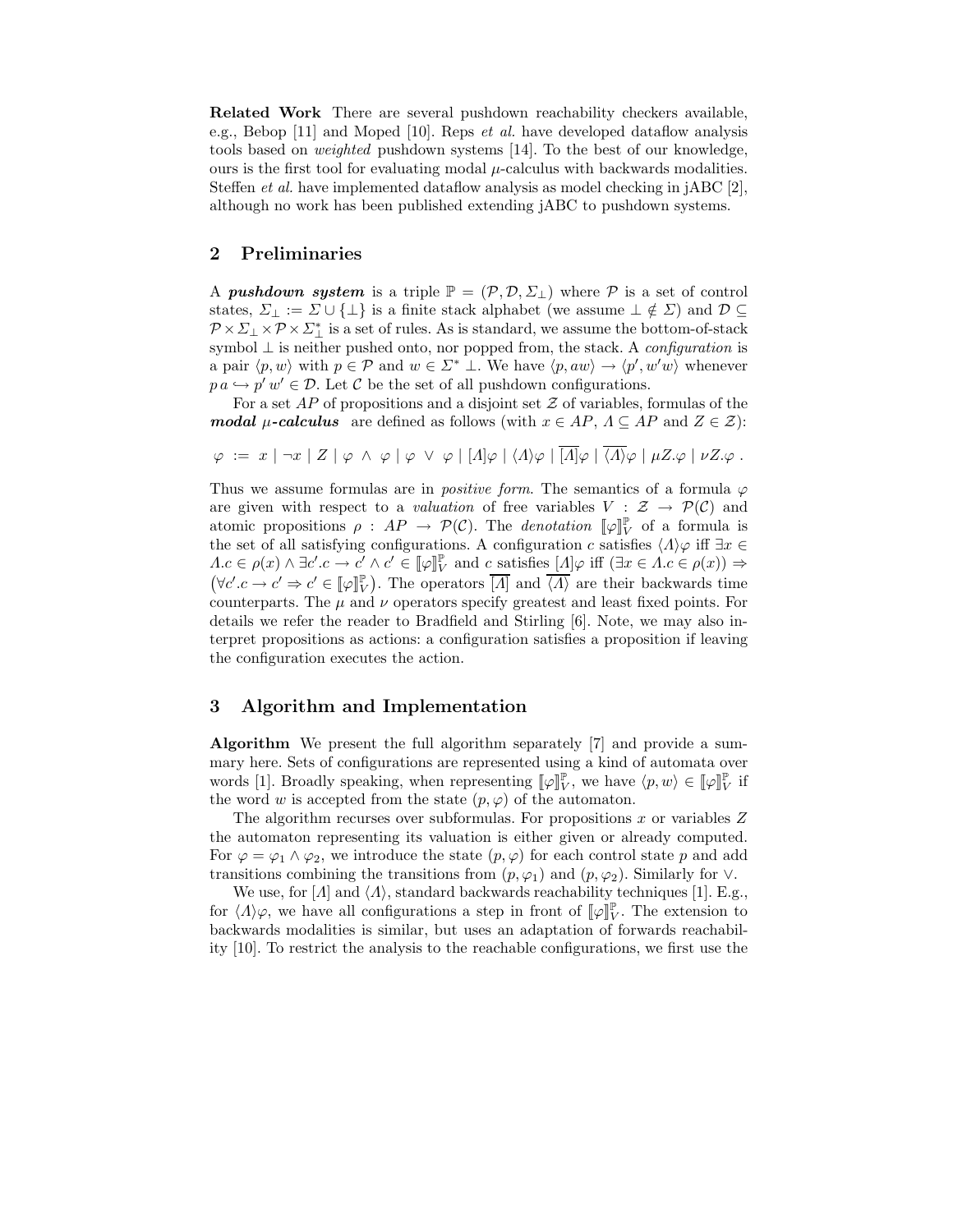efficient algorithm of Schwoon [10] to obtain the set of reachable configurations, then restrict our results by taking the conjunction with this set. The  $\lbrack A \rbrack$  modality is an exception: we compute  $\left[\Lambda\right](\varphi \vee \neg reachable)$ . This is not needed for  $\left[\Lambda\right]$ since any successor of a reachable state is itself reachable.

For fixed points we use a trick called projection, introduced by Cachat [13]. This ingenious technique allows us to compute a fixed point of  $\varphi$  by repeatedly computing  $\varphi$ . We refer to our previous work for details [4].

The algorithm is exponential in the number of control states and the sizes of the formula and the (automaton) representations of V and  $\rho$ . With backwards modalities, it is also exponential in the size of the alphabet.

Implementation We provide an explicit state implementation using OCaml and apply two main optimisations. The first is to identify subformulas whose denotation will not change when iterating the computation of a fixed point, and then store the computed value to speed up subsequent iterations. Secondly, there are cases where an automaton state should behave similarly for all characters except a few. We introduce *default* transitions that can be taken on reading a character a whenever there are no other a-transitions. This is important for backwards modalities as it greatly reduces the cost of an  $n^2$  loop. These transitions need to be dealt with carefully by the other procedures.

# 4 Experimental Results<sup>1</sup>

Random Instances We generated 395 model checking instances. Each PDS

of size  $n$ , ranging from 5 to 500, has  $n$  states and  $n$  characters (giving between 25 and 250k pairs  $\langle p, a \rangle$  and between  $n^2$  and  $2n^2$  transitions  $(p \alpha \hookrightarrow$  $p' w$  where  $|w|$  is uniformly 0, 1 or 2). Each formula has a maximum connective depth of 5, a minimum fixed point depth of 2, lengths between 7 and 22 and up to 5 literals. Each proposition has a 10% probability of holding at a given pair of control state and top of



stack character. Furthermore, each bound variable occurs within at least one  $\vert \Lambda \vert$ or  $\langle \Lambda \rangle$  operator. Note we only use forwards modalities and  $\Lambda = AP$ . Figure 4 shows the terminating results, plotted using R. In 120 instances the algorithm timed out after 30 minutes.

Dataflow Analysis Steffen advocates using modal  $\mu$ -calculus model checkers for dataflow analysis [3]. This approach provides real-life test cases, taken from the DaCapo Benchmarks [9] (Version 9.12).

<sup>&</sup>lt;sup>1</sup>All tests were run on a 2.4Ghz, quad core Intel Xeon with 12Gb of RAM.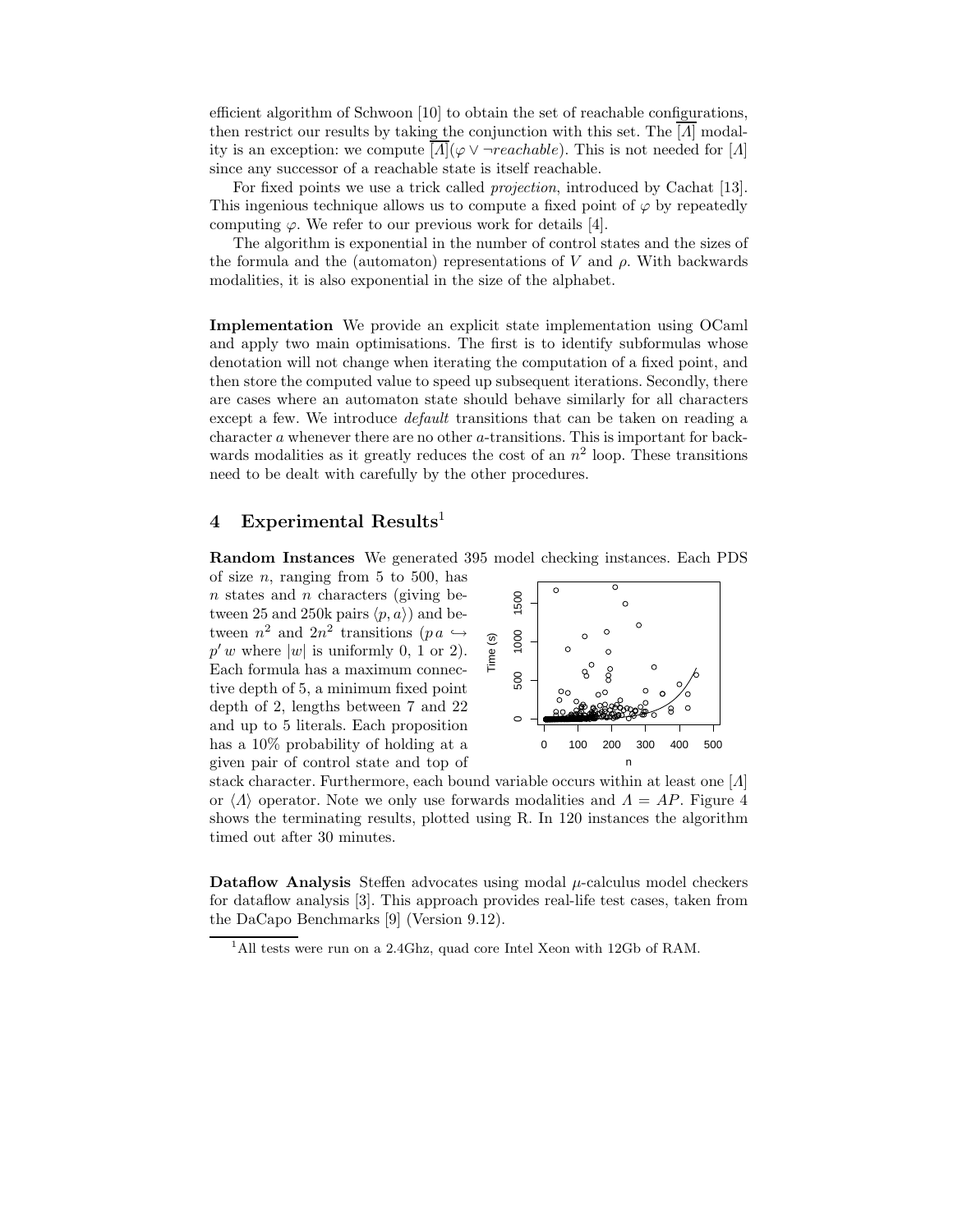We consider the *optimal placement of computations* problem. Intuitively, all modifications of a variable should happen as early as possible, provided they are necessary. For example, take the program

main () { i = [value]; a(); b(); } a() { [computation not including i] } b() { print(i); }

where a() may cause the program to fail. The only optimal placement of the computation of i is just before b(). An earlier computation is unnecessary if a() fails. We tested this example with our tool, obtaining the expected result.

Recalling Steffen, define the "always globally" operators  $AG_A\varphi = \nu X.(\varphi \wedge$  $[A]X$ ) and  $\overline{AG}_A\varphi = \nu X.(\varphi \wedge \overline{[A]}X)$ . Fix a variable i and let M be the set of actions modifying i and U the set using i. For a set  $S, S<sup>c</sup>$  denotes the complement. The proposition end marks the end of the computation. A necessary computation is one which will always be used and an optimal computation point is one at which earlier computations are unnecessary

 $\varphi_{nec} = AG_{U^c}(\neg end \wedge [M \cap U^c] false)$  and  $\varphi_{ocp} = \varphi_{nec} \wedge \overline{[M^c]}(\overline{AG}_{M^c} \neg \varphi_{nec})$ .

Note that this property requires bi-directional analysis.

We chose parts of the Avrora  $(A)$  and the FOP  $(F)$  benchmarks and extracted pushdown control flow graphs with the Soot framework [8] and its intermediate representation, Jimple. Polymorphic method calls may call any implementing procedure. We assume that all method calls may result in an exception (for example, RuntimeExceptions), hence each call is followed by an exception handling branch. Finally, data values are ignored.

For each benchmark, we chose a non-local variable with several use/define statements. Table 1 shows the results. The final columns give the size of the denotation representation. Each example had three control states. The number of control points is  $|\Sigma|$ . Since  $\varphi_{ocp}$  contains backwards modalities, the problem is exponential in  $|\Sigma|$ . Because  $\overline{[A]}$  is computationally intensive, we evaluated  $\neg \varphi_{ocp}$  rather than  $\varphi_{ocp}$ . In all tests, we only consider reachable configurations. Since we only consider one variable per test, program slicing could considerably increase performance. We do not perform this optimisation; instead we take the opportunity to test our tool on large systems.

| Example                        |     | Control Points Pushdown Rules Time (s) States Transitions |      |      |      |
|--------------------------------|-----|-----------------------------------------------------------|------|------|------|
| RegisterTestAction (A)         | 3k  | 4k                                                        | 14   | 509  | 19k  |
| ELFDumpAction (A)              | 6k  | 7k                                                        | 40   | 724  | 32k  |
| $Example$ FO2PDF $(F)$         | 17k | 24k                                                       | 95   | 1724 | 90k  |
| ExampleDOM2PDF (F)             | 18k | 25k                                                       | 132  | 1753 | 95k  |
| $\text{DissasembleAction (A)}$ | 54k | 75k                                                       | 1525 | 6215 | 296k |
| CFGAction (A)                  | 90k | 12k                                                       | 3946 | 9429 | 500k |

Table 1. Optimal computation point analysis of several Java examples.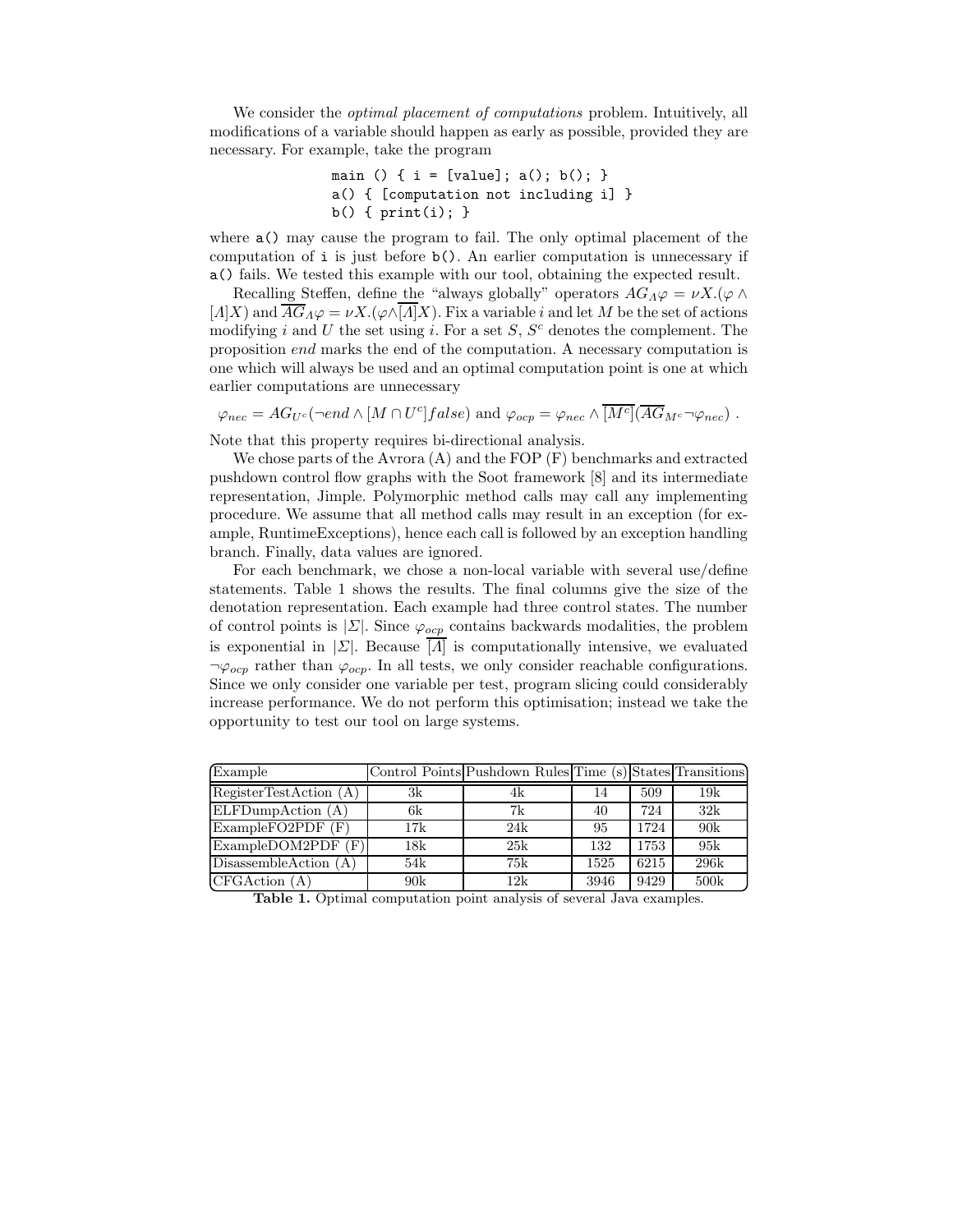## 5 Conclusion and Future Work

We introduced the first tool for evaluating modal  $\mu$ -calculus formulas over pushdown systems. We support forwards and backwards modalities and a restriction to reachable configurations. We tested both random real-life examples, demonstrating the tool's potential as a component of a pushdown analysis framework.

For forwards reachability, Schwoon's optimisations lead to significant performance gains. We may attempt to extend these techniques to operators like AG. Applying the optimisations to the full algorithm, however, may prove difficult. We may also use BDDs to represent the transition relation of the multi-automata.

Another avenue is to develop the dataflow analysis applications of our tool, by providing an improved translation from Java and exploiting optimisations such as program slicing or counter-example guided abstraction refinement.

Since ours is the first tool of its kind, we have no comparative data. For certain specific applications, we may perform a comparison with suitable tools; however, we are unaware of any such tools for the examples considered here.

Acknowledgments. We thank Vijay D'Silva for recommending Steffen [3], Oege De Moor for suggesting DaCapo, and Georg Weissenbacher for his comments.

#### References

- 1. A. Bouajjani, J. Esparza, and O. Maler. Reachability analysis of pushdown automata: Application to model-checking. In CONCUR 1997, pages 135–150.
- 2. A. Lamprecht, T. Margaria, and B. Steffen. Data-flow analysis as model checking within the jabc. In  $CC$  2006, pages 101-104.
- 3. B. Steffen. Data flow analysis as model checking. In TACS 1991, pages 346–365.
- 4. M. Hague and C.-H. L. Ong. Winning regions of pushdown parity games: A saturation method. In CONCUR 2009, pages 384–398.
- 5. I. Walukiewicz. Pushdown processes: Games and model checking. In CAV 1996, pages 62–74.
- 6. J. C. Bradfield and C. P. Stirling. Modal logics and mu-calculi: An introduction. In Handbook of Process Algebra, pages 293–330, 2001.<br>7. M. Hague and C.-H. L. Ong. A saturation me
- A saturation method for the modal mucalculus with backwards modalities over pushdown systems, 2010. Available from http://www.comlab.ox.ac.uk/people/matthew.hague/SpinBackwardsMu.pdf.
- 8. R. Vallée-Rai, L. Hendren, V. Sundaresan, P. Lam, E. Gagnon, and P. Co. Soot a Java optimization framework. In CASCON 1999, pages 125–135.
- 9. S. M. Blackburn et al.. The DaCapo benchmarks: Java benchmarking development and analysis. In OOPSLA 2006, pages 169–190.
- 10. S. Schwoon. Model-checking Pushdown Systems. PhD thesis, Technical University of Munich, 2002.
- 11. T. Ball and S. K. Rajamani. Bebop: A symbolic model checker for boolean programs. In SPIN 2000, pages 113–130.
- 12. T. Ball and S. K. Rajamani. The SLAM project: Debugging system software via static analysis. In POPL 2002, pages 1-3.
- 13. T. Cachat. Higher order pushdown automata, the caucal hierarchy of graphs and parity games. In *ICALP 2003*, pages 556-569.
- 14. T. Reps, S. Schwoon, S. Jha, and D. Melski. Weighted pushdown systems and their application to interprocedural dataflow analysis. Sci. Comput. Program., 58(1-2):206–263, 2005.